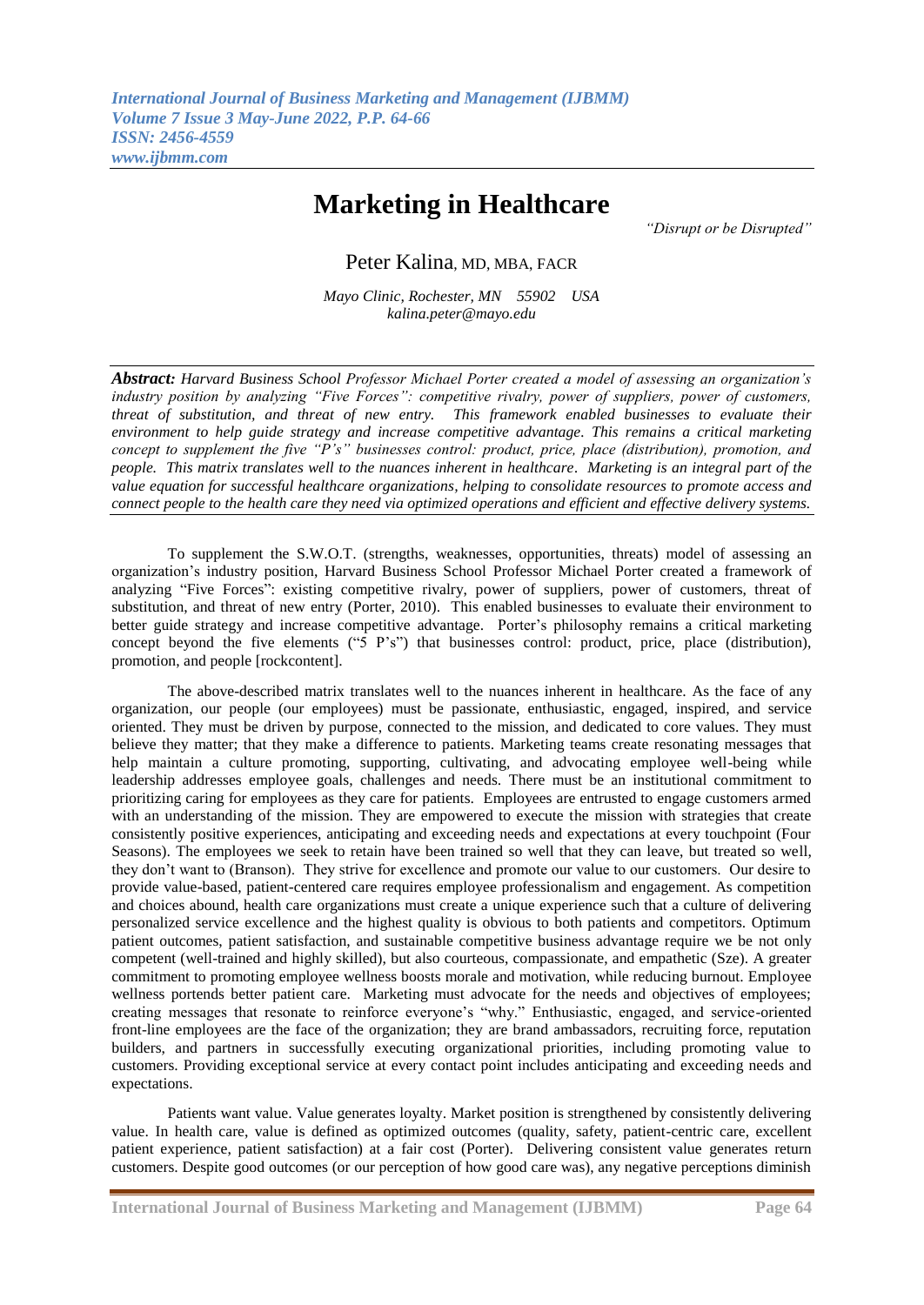## *Marketing in Healthcare*

confidence, damage brand strength and loyalty, and drive customers to the competition. The "economics of attention" guides us to solicit feedback and understand our customer's value chain. How can we increase value? Where can we improve? We must proactively identify needs and expectations; as well as weak links and blind spots that might allow a competitor to enter our market. If patients know, like, and trust us; they will try us. If we consistently deliver a quality product and experience, they'll come back, and refer us. How patients perceive us, how we make them feel, and how likely they are to return and recommend us are vital marketing metrics and benchmarks (Poole). Great outcomes and positive perceptions enhance confidence and brand strength. The converse drives customers to competitors. Analyze data and solicit feedback to assure you are "on-brand." If you hear otherwise, nimbly pivot.

 Reputation is vital. Drive patients toward positive reviews. Follow-up with dissatisfied patients. "Your brand is what people say about you when you're not in the room" (J. Bezos). What is the impression people have of you? Does every patient interaction support your brand? Does your facility, attire, website, videos, brochures, displays, and communications create a distinct identity, differentiating you from competitors? Does your appearance, image, perception, and reputation align with your reality? Getting care at a highly ranked, carefully branded, expertly marketed organization gives people comfort. However, because patients rely on our judgement, authenticity and integrity matter. Marketing and branding strategies must educate and inform based on authenticity and integrity. Marketing must be sensitive to perceived conflicts-of-interest between marketing and branding strategies that are informative versus those seeking to attract patients, increase market share, and generate revenue. The mission to serve the needs and best interests of patients must never waver.

 Healthcare is witnessing unprecedented change. Exclusive reliance on patient volumes as the "canary in the coal mine" is short-sighted. We cannot rest on our laurels. We must constantly rethink plans and priorities. We must embrace evolving payment models (fee-for-value, pay-for-performance, bundled care, capitated care, etc) to assure sustainable economic viability. We must be open to expansion of telehealth to improve effectiveness and efficiency of care delivery. Employee wellness will take center stage. Bold, forwardmoving initiatives confirm a vision of thriving in a post-COVID "new normal." Less nimble competitors learned that "business as usual" and static business models have unintended consequences. Henry Ford posited, "if I had asked my customers what they wanted, they would have said faster horses." Steve Jobs followed with, "it's not the customers job to know what they want." Patients drive innovation in products, services, and care delivery. Their goals influence provider-patient interactions. Their expectations catalyze transitioning from paternalistic transactional encounters to patient-centric, transformational ones. Consistently exceeding expectations and providing value requires unparalleled patient experiences and commitment to customer service. We must innovate and change, yet always follow our "true north" - consistent, high-quality patient care, guided by a mission and core values.

What *never* changes, is the need to forge and nourish relationships. Contributions to cognitive diversity from collective experiences achieves "the wisdom of crowds" [Surowiecki] and gives clarity to optimizing decision-making. Crucial stakeholders include development, legal (mergers, acquisitions, corporatization, telehealth), administration, HR (remote work and employee wellness), external partnerships (external funding). Established successful leaders become valued advisors and mentors, teaching us about championing novel concepts and the resilience to overcome resistance. Collaboration with diversity and inclusion leaders enhances advocacy regarding social determinants of health, equity, and healthcare disparities. Diversity provides the confidence to forge ahead with bold initiatives and expand beyond traditional endeavors and comfort zones. Consensus-driven alignment is challenging, but vital to implement sustainable solutions and create clarity to optimize decision-making. To help meet institutional objectives, be intentional about creating opportunities to interact with a broad range of stakeholders.

 Outcomes should adhere to the Quadruple Aim (Arnetz). They should improve individual and population health and provider wellness. Processes should be fiscally responsible and economically viable. There should be a well-designed business plan. Outcome and execution should align with core values, model of care, and brand. Funding is the 800-lb gorilla in every healthcare boardroom. Funds are required to support innovations and initiatives. "No money, no mission!"

 Marketing creates novel strategies and advocates to preserve the mission and create bold visions and goals to assure you remain a trusted healthcare brand. Marketing helps patients and employees realize the uniqueness of your organization. Marketing assists to preserve the mission and innovating to expand financial success. Consistently providing value requires great patient experiences and commitment to customer service. Value means treating customers the way they didn't even know they wanted to be treated; providing services patients didn't even know they wanted.